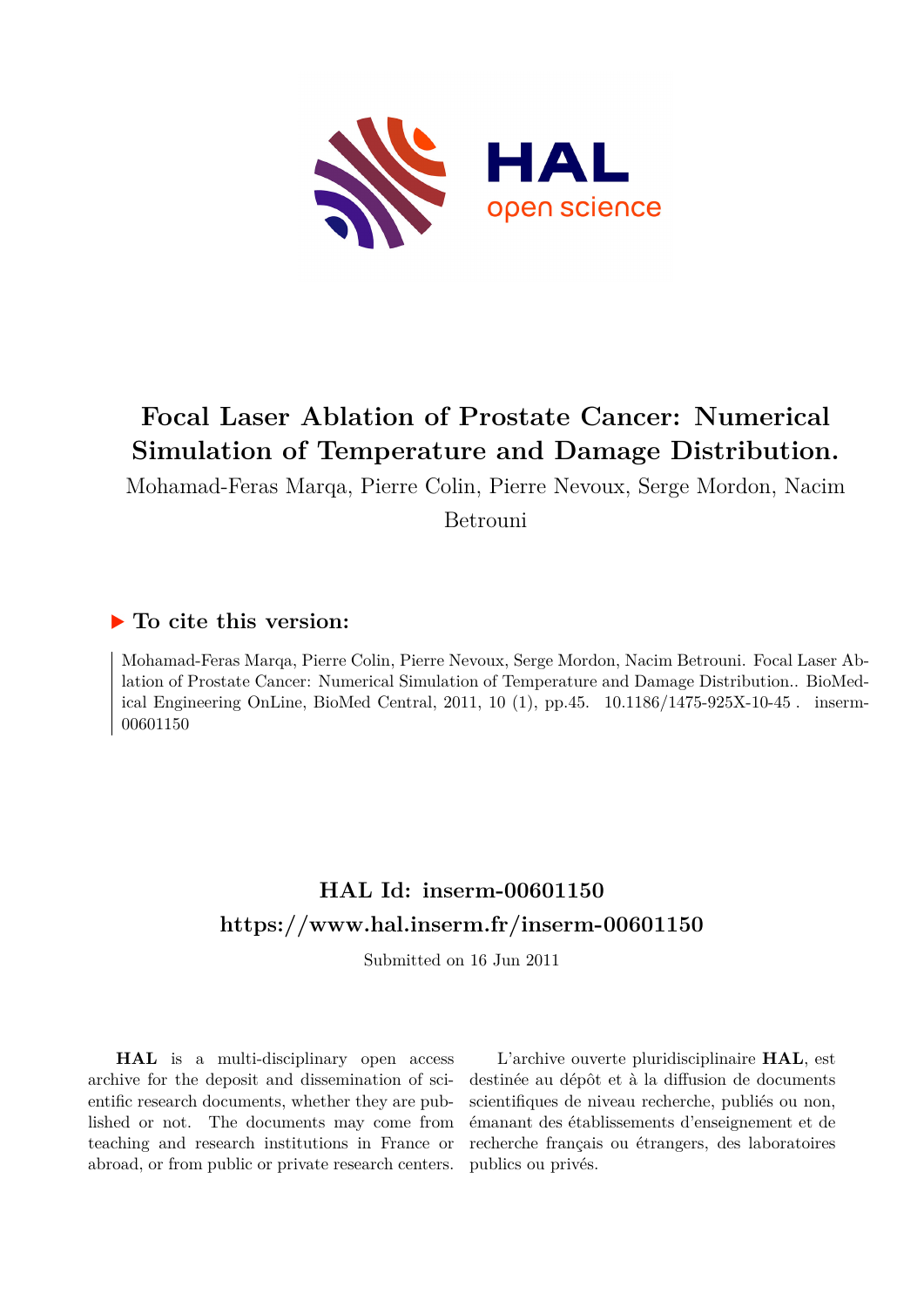

**RESEARCH CONSTRUCTION CONTROL** 

# Focal Laser Ablation of Prostate Cancer: Numerical Simulation of Temperature and Damage Distribution

Mohamad-Feras Marqa<sup>1,2</sup>, Pierre Colin<sup>1,2†</sup>, Pierre Nevoux<sup>2,3†</sup>, Serge R Mordon<sup>1,2†</sup> and Nacim Betrouni<sup>1,2\*†</sup>

\* Correspondence: [nbetrouni@gmail.com](mailto:nbetrouni@gmail.com) <sup>1</sup>Inserm (French National Institute of Health and Medical Research), U703, 152 rue du Docteur Yersin, 59120 Loos, France Full list of author information is available at the end of the article

### Abstract

**Background:** The use of minimally invasive ablative techniques in the management of patients with low grade and localized prostate tumours could represent a treatment option between active surveillance and radical therapy. Focal laser ablation (FLA) could be one of these treatment modalities. Dosimetry planning and conformation of the treated area to the tumor remain major issues, especially when, several fibers are required. An effective method to perform pre-treatment planning of this therapy is computer simulation. In this study we present an *in vivo* validation of a mathematical model.

**Methods:** The simulation model is based on finite elements method (FEM) to solve the bio-heat and the thermal damage equations. Laser irradiation was performed with a 980 nm laser diode system (5 W, 75 s). Light was transmitted using a cylindrical diffusing fiber inserted inside a preclinical animal prostate cancer model induced in Copenhagen rats. Non-enhanced T2-weighted and dynamic gadoliniumenhanced T1-weighted MR imaging examinations were performed at baseline and 48 hours after the procedure. The model was validated by comparing the simulated necrosis volume to the results obtained in vivo on (MRI) and by histological analysis. 3 iso-damage temperatures were considered 43° C, 45° C and 50° C.

Results: The mean volume of the tissue necrosis, estimated from the histological analyses was 0.974  $\pm$  0.059 cc and 0.98  $\pm$  0.052 cc on the 48 h MR images. For the simulation model, volumes were: 1.38 cc when  $T = 43^{\circ}$  C, 1.1 cc for  $T = 45^{\circ}$ C and 0.99 cc when  $T = 50$   $C^{\circ}$ .

**Conclusions:** In this study, a clear correlation was established between simulation and in vivo experiments of FLA for prostate cancer.

Simulation is a promising planning technique for this therapy. It needs further more evaluation to allow to FLA to become a widely applied surgical method.

Keywords: Prostate cancer focal laser ablation, thermal damage, bioheat transfer simulation



© 2011 Marqa et al; licensee BioMed Central Ltd. This is an Open Access article distributed under the terms of the Creative Commons Attribution License [\(http://creativecommons.org/licenses/by/2.0](http://creativecommons.org/licenses/by/2.0)), which permits unrestricted use, distribution, and reproduction in any medium, provided the original work is properly cited.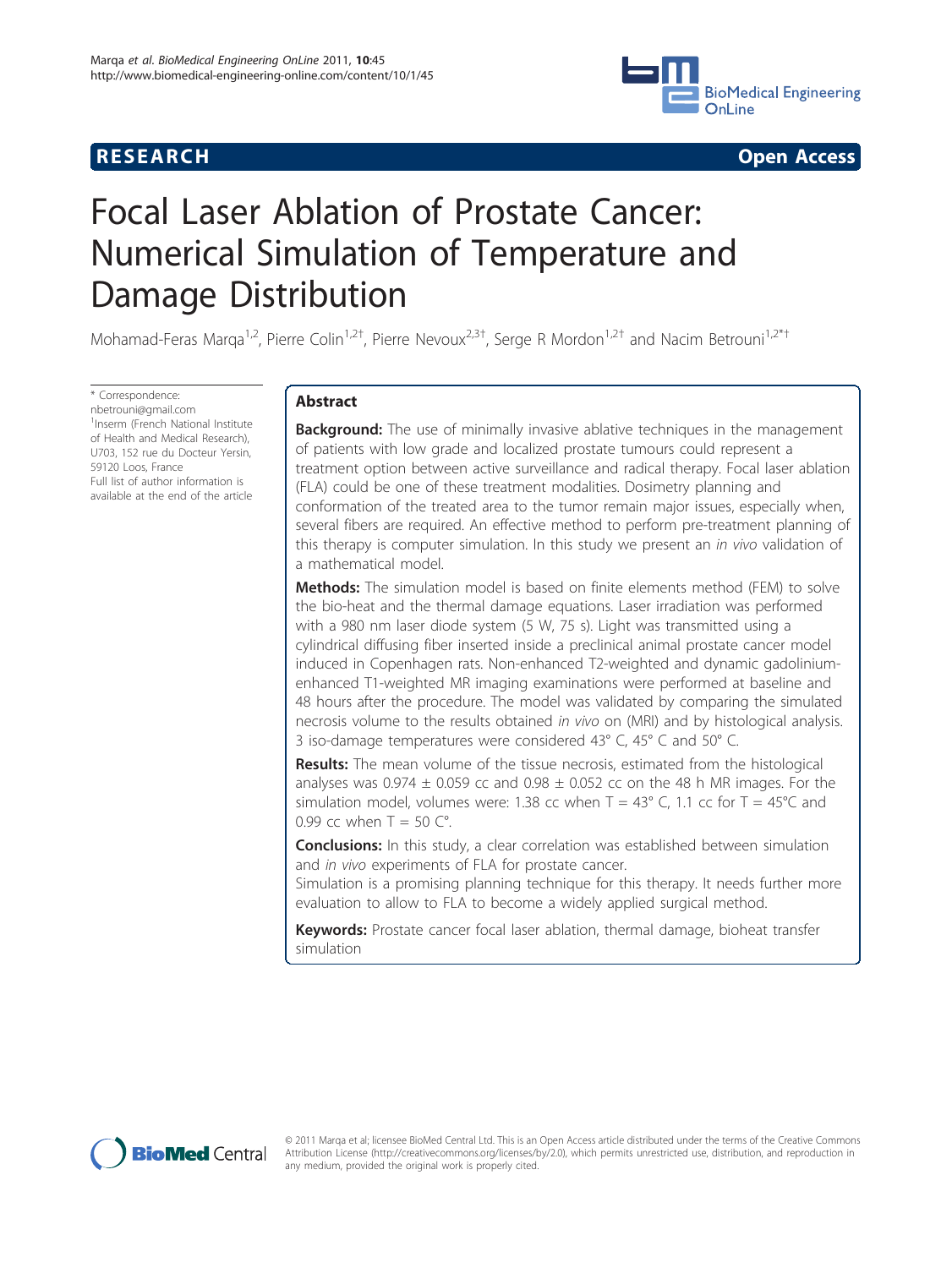#### Background

Natural history of prostate cancer (PCa) is characterized by the frequent multifocality of the pathology. Cancer multifocality has been reported in 50 to 87% in contemporary series of radical prostatectomies [1]. However, previous studies ([2], [3], [4]) have shown that in case of multifocality localization, only the 'index' (i.e. the principal focus) lesion volume is a predictive factor of progression. A 0.5 cc volume threshold is currently accepted to define a lesion with clinically-significant size. This volume is associated with a 10% risk of extra-capsular extension and metastasis [5].

Current therapeutic recommendations for localized prostate cancer consist in radical options aiming to treat the prostatic gland in its totality (radical prostatectomy, radiotherapy, brachytherapy, or HIFU). The use of minimally invasive ablative techniques in the management of patients with low grade and localized tumours could represent a treatment option between active surveillance and radical therapy. Focal laser ablation (FLA) could be one of these treatment modalities. FLA is under development as a minimally-invasive technique for *in situ* destruction of solid-organ tumours. Based on the use of low-power laser, which delivers luminous energy using an adapted optical system, FLA produces a coagulation necrosis zone, which volume can be controlled, reducing the risk of damage to healthy adjacent structures.

First results of the use of FLA as management option for men with low risk PCa were reported by the Toronto team  $([6], [7])$ . Technical feasibility of the method was proved and phase 1 clinical trial was conducted on 12 patients. The authors reported that biopsies at 6 months in 67% patients were negative in the treated area.

The biological effects of laser energy depend on the laser wavelength, laser power, the pulse duration, blood perfusion and both the optical and thermal properties of the tissue involved [8]. Therefore, treatment monitoring is required in order to have precise information about the extent of thermal damage in tissues caused by laser interstitial coagulation. Modeling laser-tissue interaction is a potent tool to help analyzing and optimizing the parameters governing planned laser surgical procedures. Nevertheless, an adequate model with adequate accuracy remains to be developed.

Most suggested models depend on a large extent of simplifications of the real problem, either in the geometry they offer or in the system of equations they use. Roggan *et al.* [8] used Monte-Carlo (MC) simulation to simulate the use of multiple applicators, but this method is limited to symmetrical geometries and has not been correlated to real anatomic datasets. A similar study using finite difference method (FDM) to describe lasertissue interaction was proposed by Whelan et al. [9], but the authors did not include the coagulation process with its irreversible changes in thermal tissues properties.

Some models used the bioheat equation and considered the role of the changes in the tissue properties during temperature elevation processes. However, these models presented deviations from the experimental results because of using inaccurate optical tissues properties. Mohammed et Verhey [10] proposed a method based on finite element modeling (FEM) and the combination of light and bioheat equations to determine the heat extent and damage distribution near main vessels. The authors checked their model during in vitro experiments. The deviation between their model and the experiment were 5% in x-direction and 20% in y-direction. They considered that the main reasons behind this deviations lies with: 1) the use of inaccurate values for the optical tissues properties, 2) The available memory limits which affect the performance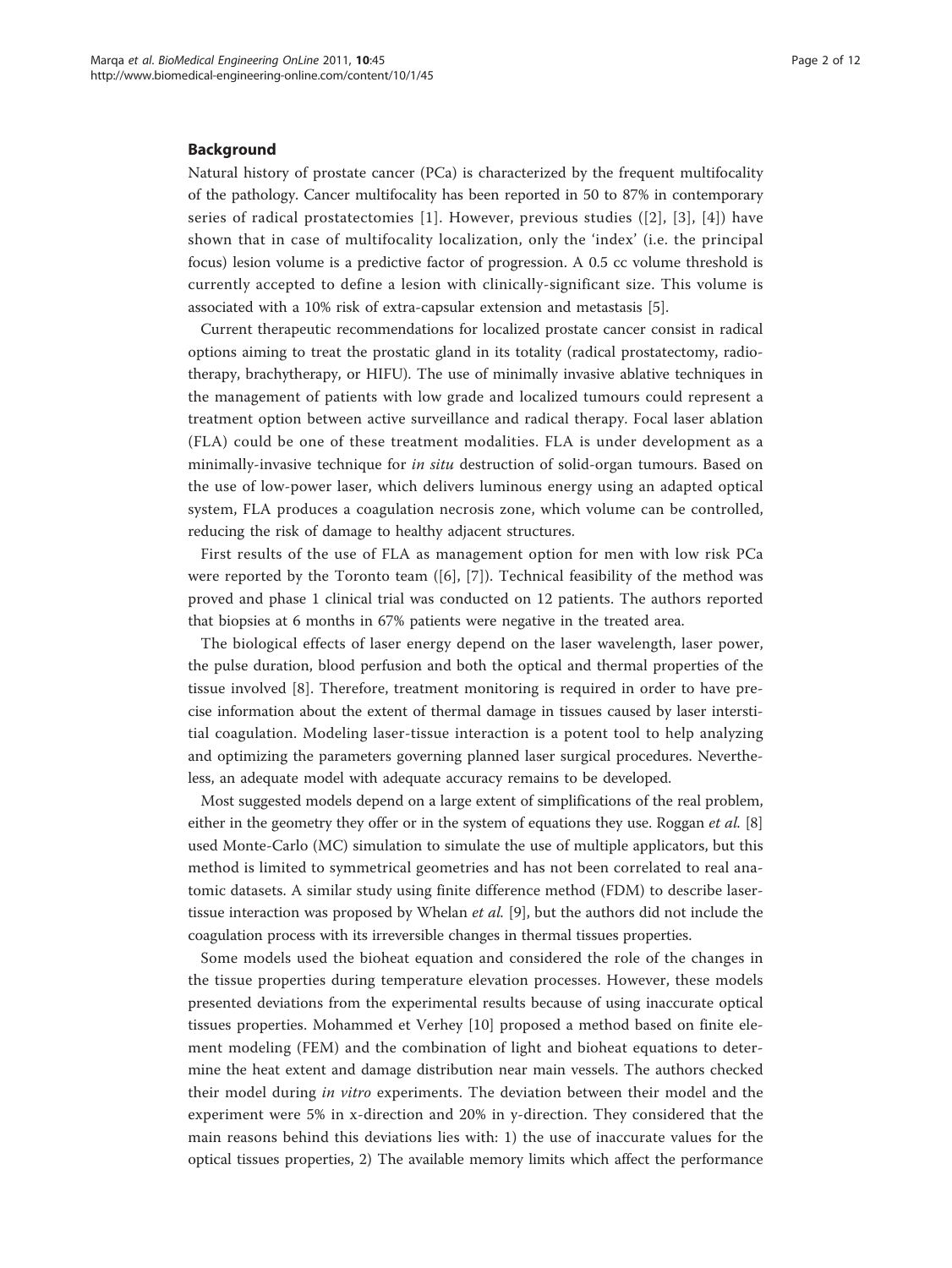of the machine calculation, and 3) the absolute tolerance used in the solver, where they used an absolute tolerance value of 0.01.

Very few modeling methods have simulated the behavior of in vivo laser-tissue interaction. The aim of this paper is to validate a 3D simulation model for calculating the heat extent and estimating the volume of damaged tissue. Ground truth for the validation was available from the in vivo prostate cancer pre-clinical model.

#### Materials and methods

The model used to simulate focal laser-ablation (FLA) in in vivo prostate tissues uses the FEM method to solve the bio-heat equation. Thermal prostate tissues properties were reported from literature ([11], [12]).

#### Preclinical model

Investigations were conducted in accordance with accepted ethical and human practices, and approved by the local animal care committee at our institution. (Ethic Committee in Animal Experimentation of Lille University; agreement number: A59-35010 DHURE, file number:CEEA - 14-2009).

Preclinical model consisted in Dunning R3327-AT2 syngenic prostate adenocarcinoma implanted ( $2 \times 10^6$  cells) by subcutaneous injection in the flank of Copenhagen rat, 8 weeks of age or older (Harlan Laboratories TM). Ten rats were used in this study.

#### Experimental set up

Laser delivery was performed with a commercially available diode laser unit (Pharaon 980, Osyris, Hellemmes, France). This system delivers a maximum output of 15 W in a CW or pulsed mode, at 980 nm. Laser light was transmitted through cylindrical diffusing fiber (CDF) of 10 mm length with a 500 μm core diameter.

One hour before the procedure, a multi-spectral Magnetic Resonance Imaging (MRI) acquisition was performed on the animals using a 7 Tesla MRI unit (Biospec, Bruker BioSpin SA, USA). Acquisitions included T2 weighted (T2W) images and dynamic contrast enhanced T1 (DCE) images. The MR images were used for the pre-treatment planning of the procedure by defining the fiber trajectory (Figure 1.a). The axis and depth of optimal fiber implantation were spotted on these image sequences. The purpose of this identification was to avoid fiber implantation in a spontaneously necrotic area.

In order to induce local hyperthermia in the sub-cutaneous tumor, the laser procedure was performed as follows: the CDF was inserted into the center of the tumor as planned on the pre-treatment MRI. The power provided from the source was 5 Watt with energy fluence of  $1145$  J/cm<sup>2</sup>. The irradiance duration was 75 s. Measured initial temperature of tissue was  $T_0 = 37 \pm 0.5$ °C. A thermocouple was used to measure the maximum temperature at the tip end of CDF which was  $(91 \pm 1)$  C°.

For the final positioning of the fiber, ultrasound imaging (US) was used to monitor the insertion according to the MR planned trajectory. The distance between the skin entry port and the end of the fiber diffusing part was measured on the US images. This distance corresponded to the implantation depth measured on MRI.

48 hour after the procedure, another MR imaging including the same sequences (T2W and DCE) were acquired. After this acquisition, the animals were euthanized and tumors were removed. Histological analyses were performed and induced necrosis volume measured (Figure 1.b, Figure 1.c and Figure 1.d).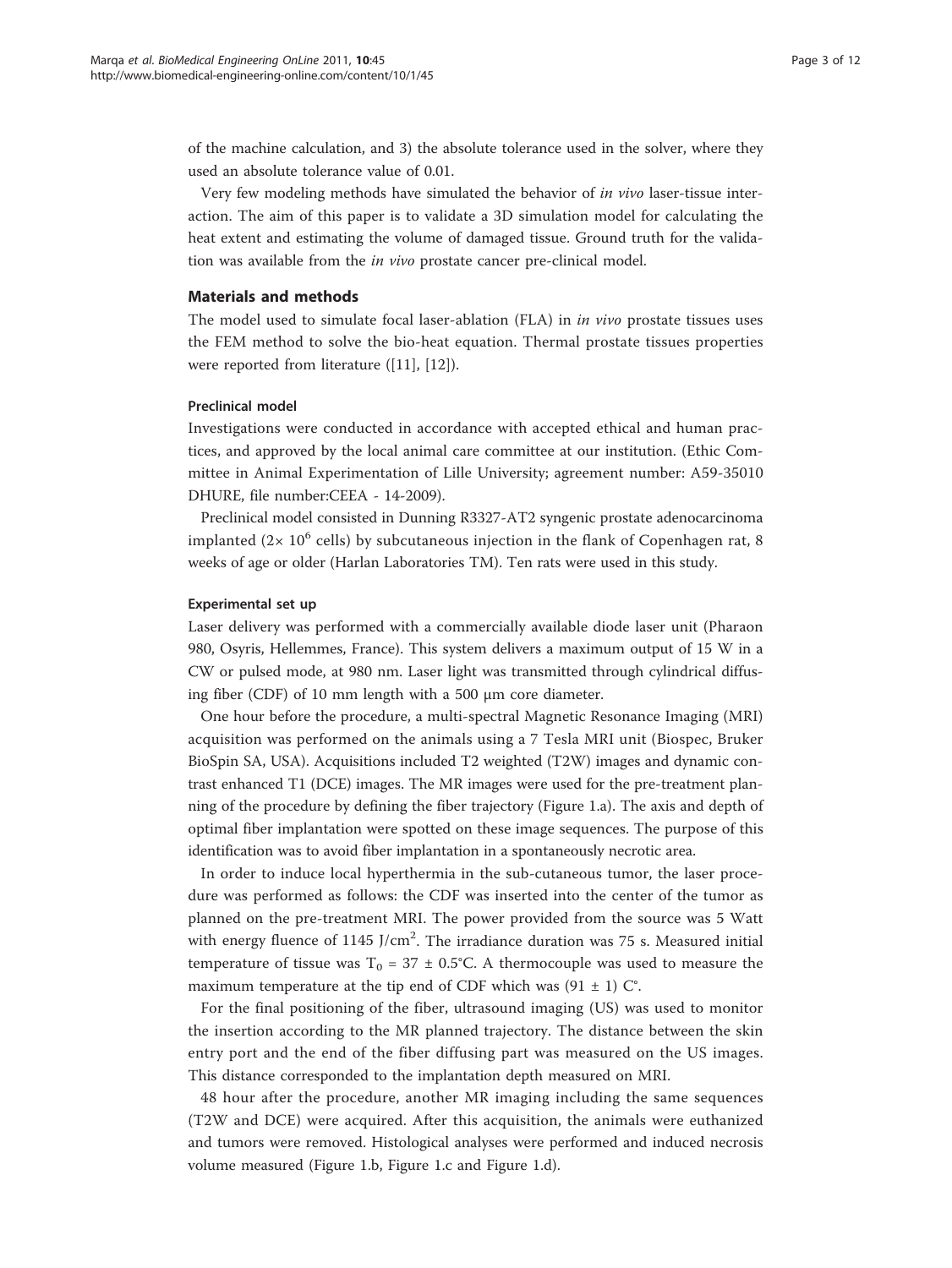

#### Modeling

In the following sections, we will describe the different stages to construct the model:

#### Geometrical model

Starting from the MR images, a region of interest (ROI) was defined, enclosing both the tumor and the fiber. We used the dimensions of the field of view of the MR images to define the dimensions of the geometrical model. It consisted of cube of  $70 \times 70 \times 20$ mm<sup>3</sup>. Then, the fiber trajectory seen on the MR images was used to define and to simulate the fiber in the model. Tissue around the fiber in the model was considered homogenous.

#### Heat distribution

The absorption of light in tissue causes a local elevation in temperature. Tissue heat transfer due to the energy of light deposited is described by the well known bioheat transfer equation (Pennes equation):

$$
C_{P} \cdot \frac{\partial T_{(r,t)}}{\partial t} - \nabla \cdot (k \cdot \nabla T_{(r,t)}) =
$$
  
\n
$$
w_{b} \cdot C_{P} \cdot [T_{b} - T_{(r,t)}] + Q_{abs(r,t)} + Q_{met}
$$
\n(1)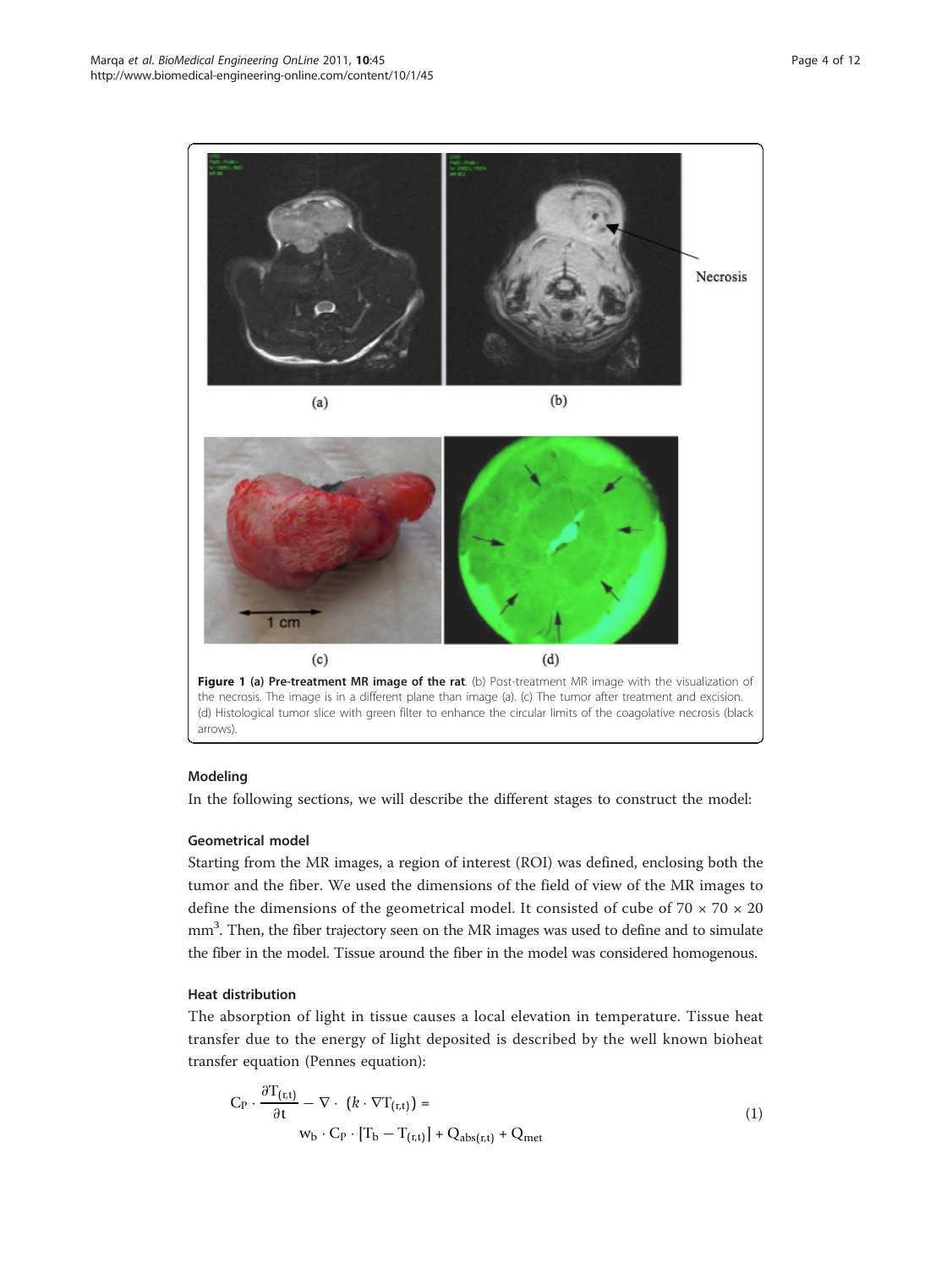Where T is temperature (°K)  $C_p = C^* \rho$  is heat capacity (J.mm<sup>-3</sup>.°K<sup>-1</sup>),  $\rho$  is tissue density (g.mm<sup>-3</sup>), C is specific heat capacity of tissue  $(I.g^{-1}.{}^{\circ}K^{-1})$ , k is thermal conductivity of tissue (W.mm<sup>-1</sup>.°K<sup>-1</sup>),  $w<sub>b</sub>$  is blood flow rate (ml.g<sup>-1</sup>.min<sup>-1</sup>),  $T<sub>b</sub>$  is the blood temperature, t is time (s),

 $Q_{\text{abs}}$  is the heat source (W.mm<sup>-3</sup>),

 $Q_{\text{met}}$  is the metabolic heat source (W.mm<sup>-3</sup>).

The precise evaluation of the optical parameters of prostate tissue remains a challenging issue and all reported studies confirmed that they are heterogeneous and their integration in a modeling process remains difficult and imprecise. For these reasons we considered that the

 $Q<sub>abs</sub>$  term corresponds to the heat source and a constant value of 5 W.mm<sup>-3</sup> was fixed in the model.

For the numerical application of these parameters for the pre-clinical model, we used the values reported in [11]. They are summarized in table 1.

From the literature, in all cases the effects of metabolic heat source was considered insignificant [13].

FLA model is based on the finite element method (FEM). The geometry of the source was incorporated in the model as following: the starting point for the finite element method is a mesh, which consists in a partition of the geometry into small units of a simple shape (triangles or squares), called mesh elements (nodes).

The simulated laser source was considered as a cylinder, which has the same dimensions of the source of laser used in the experiments.

The tissues were considered as a regular finite element grid of 70  $\times$  70  $\times$  20 mm<sup>3</sup> corresponding to the MR images. The initial temperature was set to 37°C.

The boundary conditions for the bioheat equation were:

 $T=T_b$  for the cylindrical wall,

 $\vec{n} \cdot \vec{k} \cdot \nabla T = 0$  for all other surfaces.

Where  $\vec{n}$  is the direction of the heat flux.

To obtain a stable and convergent numerical solution, the GMRES (Generalized Minimum RESidual) algorithm was used. GMRES is an iterative method introduced by

| wave religion $\lambda$ = 500 mm                                  |                        |  |
|-------------------------------------------------------------------|------------------------|--|
| Parameter                                                         | Value                  |  |
| Specific heat capacity, $C(J.g^{-1}.{}^{\circ}K^{-1})$            | 4.20                   |  |
| Density, $\rho$ (g.mm <sup>-3</sup> )                             | $0.999 \times 10^{-3}$ |  |
| Thermal conductivity, $k$ (W.mm <sup>-1</sup> .°K <sup>-1</sup> ) | $5.52 \times 10^{-4}$  |  |
| Blood flow rate, wb $(ml.g^{-1}.min^{-1})$                        | 0.10                   |  |
| Frequency factor, Af $(s^{-1})$                                   | $3.8 \times 10^{14}$   |  |
| Activation energy, Ea (J.mole <sup>-1</sup> )                     | $1.084 \times 10^{5}$  |  |
| Universal gas constant, R $(J.mole^{-1}.{}^{\circ}K^{-1})$        | 3.14847                |  |
|                                                                   |                        |  |

Table 1 Physical parameters of the AT-1 Dunning rat prostate used in the numerical simulation extracted from reference [11] and reference [12] and corresponding to the wave length  $\lambda = 980$  nm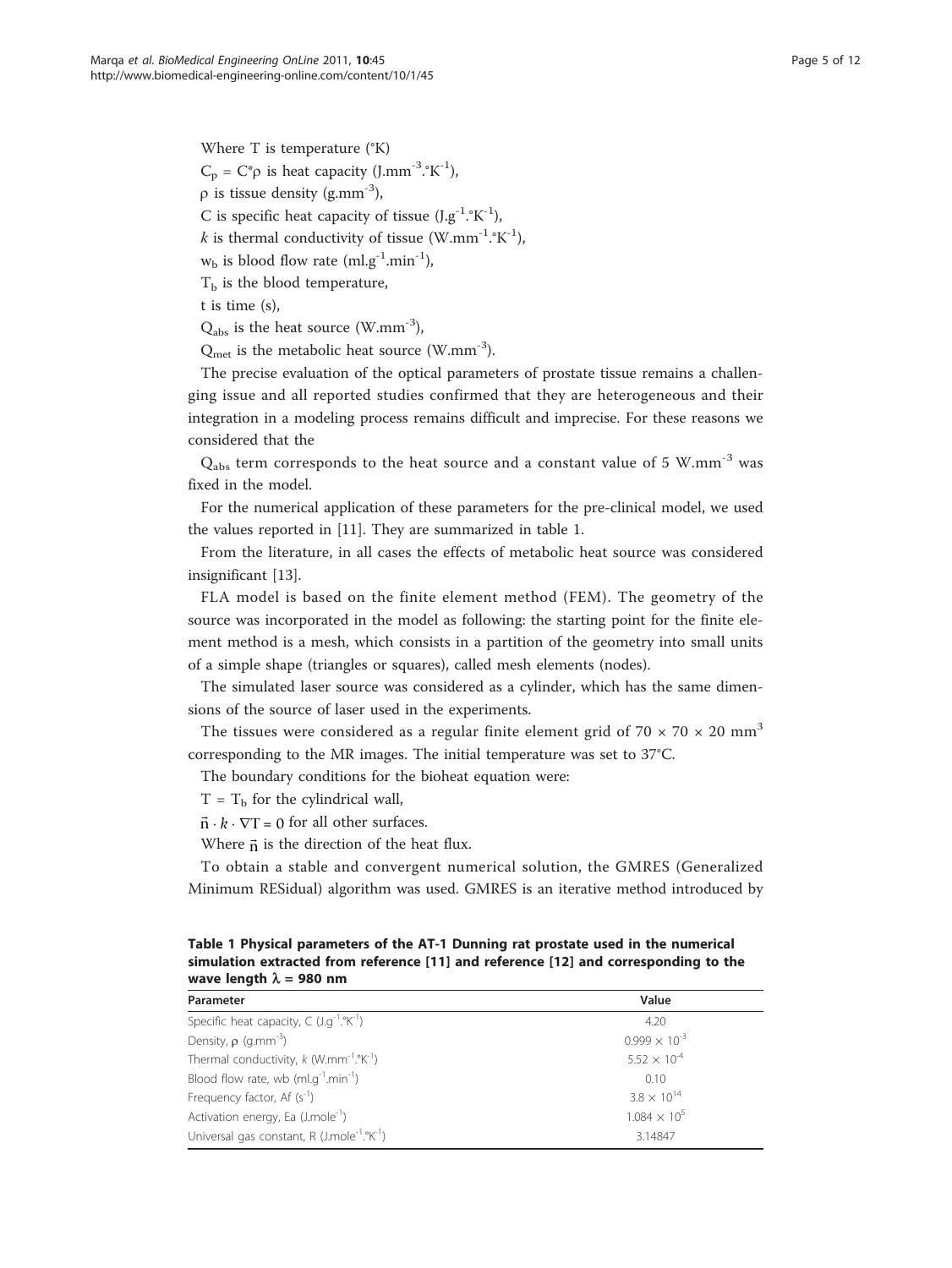Saad and Schultz [14] to solve system of linear equations. It was tuned with the following settings: time steps were 0.5 s and convergence tolerance was set to  $10^{-3}$ .

#### Thermal damage

Thermal damage in cells and tissue can be described mathematically by a first-order thermal-chemical rate equation, in which temperature history determines damage. Damage is considered to be a uni-molecular process, where native molecules are transformed into a denatured/coagulated state through an activated state leading to cell death. Damage is quantified using a single parameter  $Ω$ , which ranges on the entire positive real axis. It is calculated from the Arrhenius law ([15], [16]).  $\Omega$  is dimensionless, exponentially dependent on temperature and on time of exposure. It is calculated from the Arrhenius law as:

$$
\Omega_{(r,t)} = \ln\left(\frac{c_{(r,0)}}{c_{(r,t)}}\right) = A_f \int_0^{\tau} \exp\left(\frac{-E_a}{R.T_{(r,t)}}\right) dt
$$
\n(2)

where  $C_{(r,0)}$ ,  $C_{(r,\tau)}$  are the concentrations of the undamaged molecules at the beginning and at time τ, respectively.

 $A_f$  (s<sup>-1</sup>) is the frequency factor,

 $E_a$  (J.mole<sup>-1</sup>) is the activation energy,

R (J.mole<sup>-1</sup>.°K  $^{-1}$ ) is the universal gas constant, and

 $T(^{\circ}K)$  is the temperature

The parameters:  $A_f$ ,  $E_a$ , called the kinetic parameters, are temperature dependent and can be determined by the experimental. Numerical values of these parameters for the Dunning R3327-AT prostate tissues, which correspond to temperatures measured at the tip end of the CDF, were reported in [12] (table 1).

Equation 2 indicates that the measure of damage  $(Ω)$  describes the probability of tissue being destroyed. It is the logarithm of the ratio of the initial concentration of undamaged tissue to the concentration once damage has accumulated, for the time interval t = 0 to t=τ. Therefore,  $\Omega$  = 1 corresponds to an irreversible damage of 100% of the affected cells.

The damage threshold for tissue necrosis is commonly selected as omega  $= 1$  (a damage concentration of 63% for a unimolecular system). When performing an Arrhenius analysis, omega > 1 is assumed to correspond with an experimental endpointtypically a visible increase in light scattering, which makes the tissue appear whiter than the necrotic tissue. The necrosis border corresponds to  $\Omega = 1$ .

#### Model validation

In a previous study [17], we demonstrated the correlation (Pearson correlation index r = 0.87) between MR imaging measurements of necrosis induced by interstitial laser and histology measurements. In fact, the histological analysis of thermal damage after 48 h displayed the same ellipsoid shape as the one observed on MRI. Thus, to validate the proposed simulation model, we compared the simulated results with the MRI and histology observations.

Hyperthermia literature often cites 43 degrees Celsius (43° C) as the point at which thermal damage occurs to tissues [18] but this value depends on the energy source. For instance, with radiofrequency ablation, a temperature of  $47^{\circ}$  C is generally accepted [13].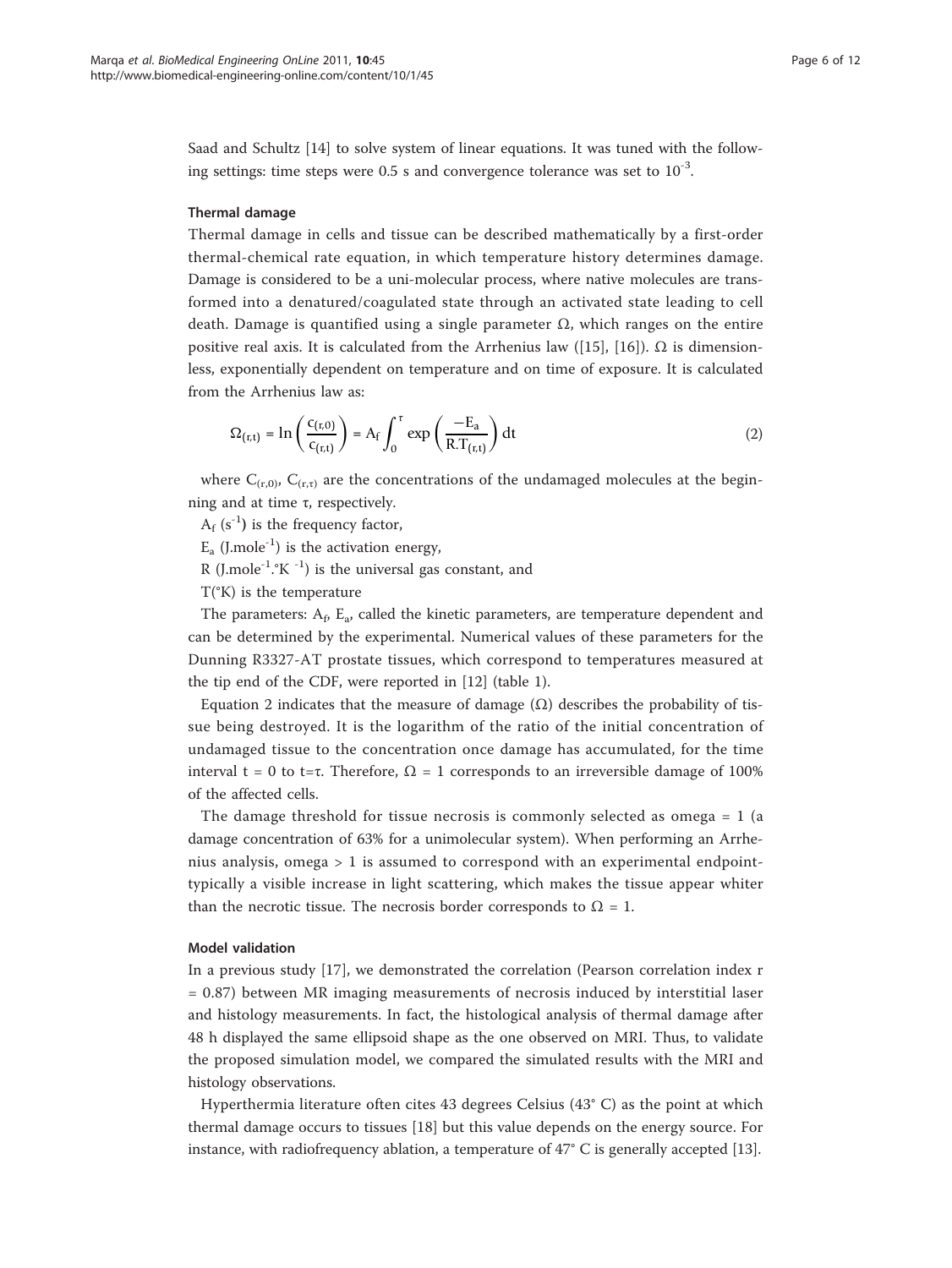In this study, 3 temperatures were considered: 43°C, 45°C and 50°C and the volume of simulated isotherm for each temperature was compared to the MRI and macroscopic volumes.

#### Numerical implementation

The mathematical model was implemented using the COMSOL MULTIPHYSICS V4.0 (COMSOL Inc., Palo Alto, USA) software. This Finite Element computer aided design software specifies the Partial Differential Equations, variables, geometry and boundary conditions.

#### Results

Figure 2 illustrates the resolution of the bioheat equation with a temperature map at the end of laser irradiation ( $t = 75$  s) time. The solution shape is elliptical with a principal axis corresponding to the length of the diffusing tip. Figure 2 is available as a video; this video demonstrates the temperature rise inside the tissues. (Additional file 1)

Table 2 presents the necrosis volumes for ten rats calculated on MR images and from the histological analysis after 48 hours from the laser procedure. The mean volume of the tissue necrosis, estimated from the histological analyses was  $0.974 \pm 0.059$  cc and

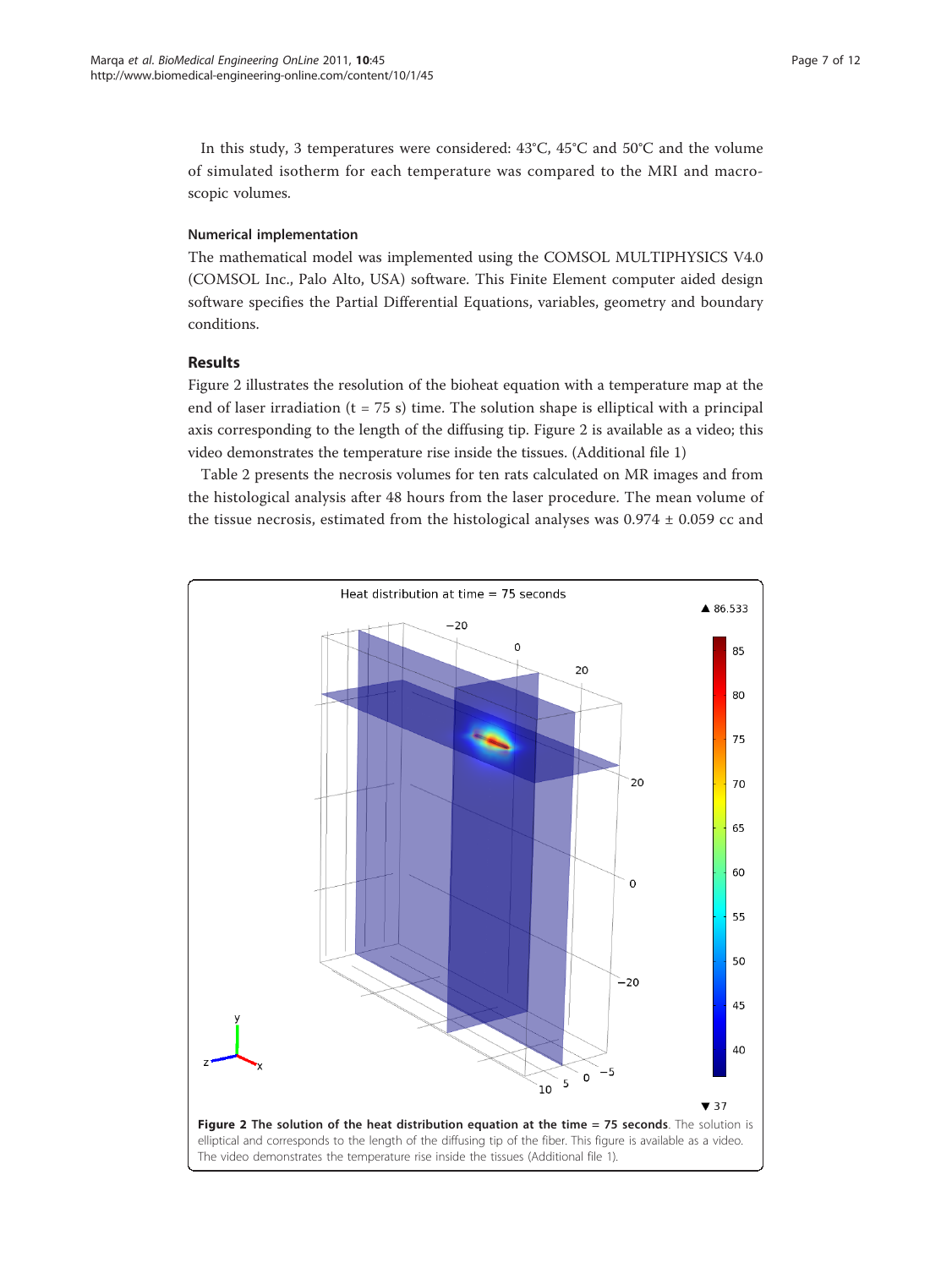| Rat                            | Necrosis volume on MRI at 48 h<br>$\text{(cm}^3)$ | Histological necrosis volume<br>(cm <sup>3</sup> ) |
|--------------------------------|---------------------------------------------------|----------------------------------------------------|
| Rat $# 1$                      | 0.953                                             | 0.945                                              |
| Rat $# 2$                      | 0.970                                             | 0.950                                              |
| Rat $# 3$                      | 0.987                                             | 0.923                                              |
| Rat $# 4$                      | 0.946                                             | 0.990                                              |
| Rat # 5                        | 0.933                                             | 0.923                                              |
| Rat $# 6$                      | 0.967                                             | 0.941                                              |
| Rat # 7                        | 0.978                                             | 0.992                                              |
| Rat # 8                        | 0.989                                             | 0.988                                              |
| Rat # 9                        | 0.958                                             | 0.967                                              |
| Rat # 10                       | 1.121                                             | 1.125                                              |
| Mean volume (cm <sup>3</sup> ) | $0.98 \pm 0.052$                                  | $0.973 \pm 0.059$                                  |

Table 2 The necrosis volumes for ten rats calculated on the MR images and from the histological analysis

The Pearson correlation index was  $r = 0.87$  between the pathology volumes and the MRI volumes.

 $0.98 \pm 0.052$  on the 48 h MR images respectively. For the simulation model, volumes were: 1.38 cc when T =  $43^{\circ}$  C, 1.1 cc for T =  $45^{\circ}$ C and 0.99 cc when T =  $50^{\circ}$ .

Figure 3 depicts the thermal damage in tissues resulting from the simulation and corresponding to  $(\Omega = 1)$ . Figure 3 is available as a video; this video shows how thermal damage occurs and grows in tissues in time around the laser fiber (Additional file 2).

At the 48 h MRI control, the necrosis edges were visible in T1-weighted Turbo FLASH sequence without gadolinium enhancement. These limits corresponded to an hypo-intensive border. Lesions induced by FLA have a prolate spheroid shape. Figure 4 shows the simulated necrosis corresponding to the iso-damage  $\Omega = 1$ . The necrosis is merged with the 48 h MR image to highlight the correlation between the two results.

More details about the form of the thermal damage are available in as a video. This video demonstrates the form of the thermal damage around laser fiber and how this damage appears inside tissues (see Additional file 3).

#### **Discussion**

The concept of partial treatment or focal therapy for prostate cancer is recent and controversial in the urological community owing to the frequency of tumor multifocality. However, in selected patients, this option could be an intersecting alternative for low risk prostate cancers. Before the generalization of this concept, many issues have to be addressed. First, accurate localization of the tumor is required. For this purpose, ongoing work on the diagnosis and staging of tumors using multimodality imaging (ultrasound, elastography, multiparametric MR,..) must be performed ([19], [20]). The second issue is the treatment planning required to optimize therapy parameters to ensure the optimal coverage of the area while sparing surrounding tissue. This issue is challenging and still needs the development of dedicated dosimetric tools as it was the case for radiotherapy and brachytherapy.

Indeed, in the first clinical trials of focal laser ablation of PCa [21], the authors reported the following energies: 3260 J, 4014 J, 3516 J and 5900 J to obtain ablated volumes:  $4.5\,$  cm $^3$ ,  $2.8\,$  cm $^3$ ,  $2\,$  and  $3.5\,$  cm $^3$  respectively. This represents energy volume ratios of 724 J/cm<sup>3</sup>, 1486 J/cm<sup>3</sup>, 1406 J/cm<sup>3</sup> and 1311 J/cm<sup>3</sup> respectively. This important variability could be explained by an overtreatment of some areas.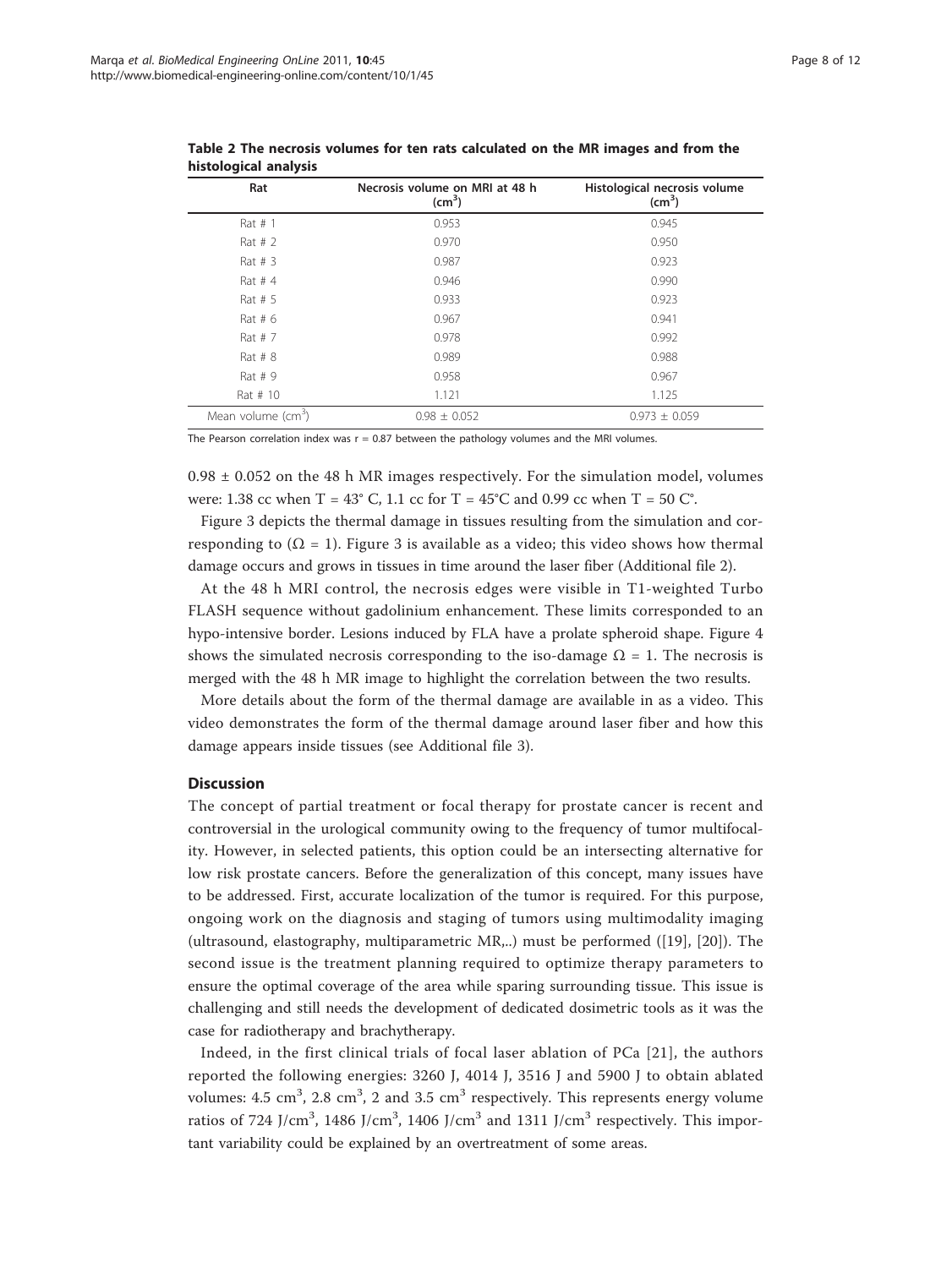

In a previous study for the establishment of an FLA protocol for prostate cancer, where experiments were conducted on Dunning R3327-AT2 rat, we have obtained robust parameters of power (5W) and time (75 s) to obtain a reproducible necrosis of 1 cm<sup>3</sup> [16]. In this study, we were interested in the simulation of the FLA outcomes by in vivo validation of a theoretical model. This generic model was already described and used for different cancers. We have applied it to the pre-clinical model by defining the accurate physical parameters.

The simulations were realized by the resolution of the heat diffusing equation and by the modeling of thermal damage  $\Omega$ . In this model, solving the Arrhenius equation for time increasing temperature returns a relatively constant damage threshold value of 50  $\pm$  1°C for t = 75 s exposure (Figures 2 and 3). Although this model greatly simplifies the understanding of thermal tissue damage by assuming a single first-order rate process and to not directly modeling the energy of the laser light, it has been successfully used to describe the threshold of tissue damage as a function of temperature and exposure time.

Previous theoretical models of prostate treatment have generally assumed threshold damage temperatures of 50°C. These values are based on studies involving exposure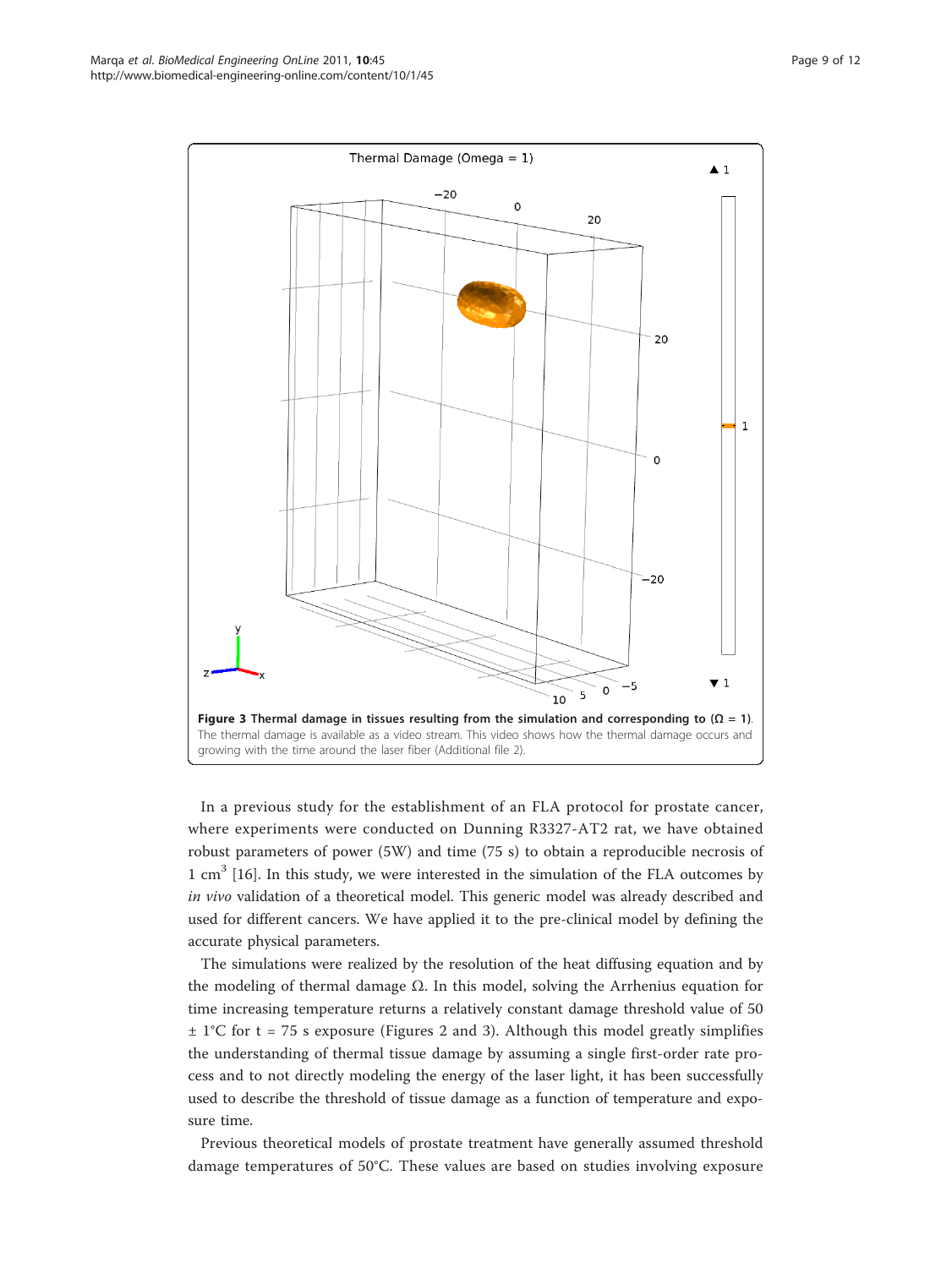

durations about seconds or greater. For instance, histological evaluation performed by Peters et al. showed that the thermal-injury boundary can be predicted from a threshold-maximum temperature of approximately 51 degrees C° or an equivalent Arrhenius t(43) period of 200 minutes ([22], [23], [24]).

One limit of the current study stems from local tissue heterogeneities, uncertainties in optical and thermal properties and blood perfusion rate in human prostate. These heterogeneities observed from patient-to-patient and from base-to-apex of the prostate complicate the prediction of FLA thermal damage. The last issue consisting in the treatment monitoring could manage this limitation. The procedure could be guided by images: temperature sensitive MR sequences or contrast-enhanced ultrasound elastography. These control methods can either measure the temperature [25], the heat distribution or the tissue perfusion, but do not define the final necrosis. In fact, in thermotherapy, the heat continues to spread after irradiation so that it is nearly impossible to accurately identify the actually treated volume, without waiting several hours after the end of the treatment.

On the other hand, good pre-treatment planning does not guarantee a good treatment. Indeed, the treatment is correctly achieved when the fibers are inserted in the right positions and in the right directions. The shape of prostate is different between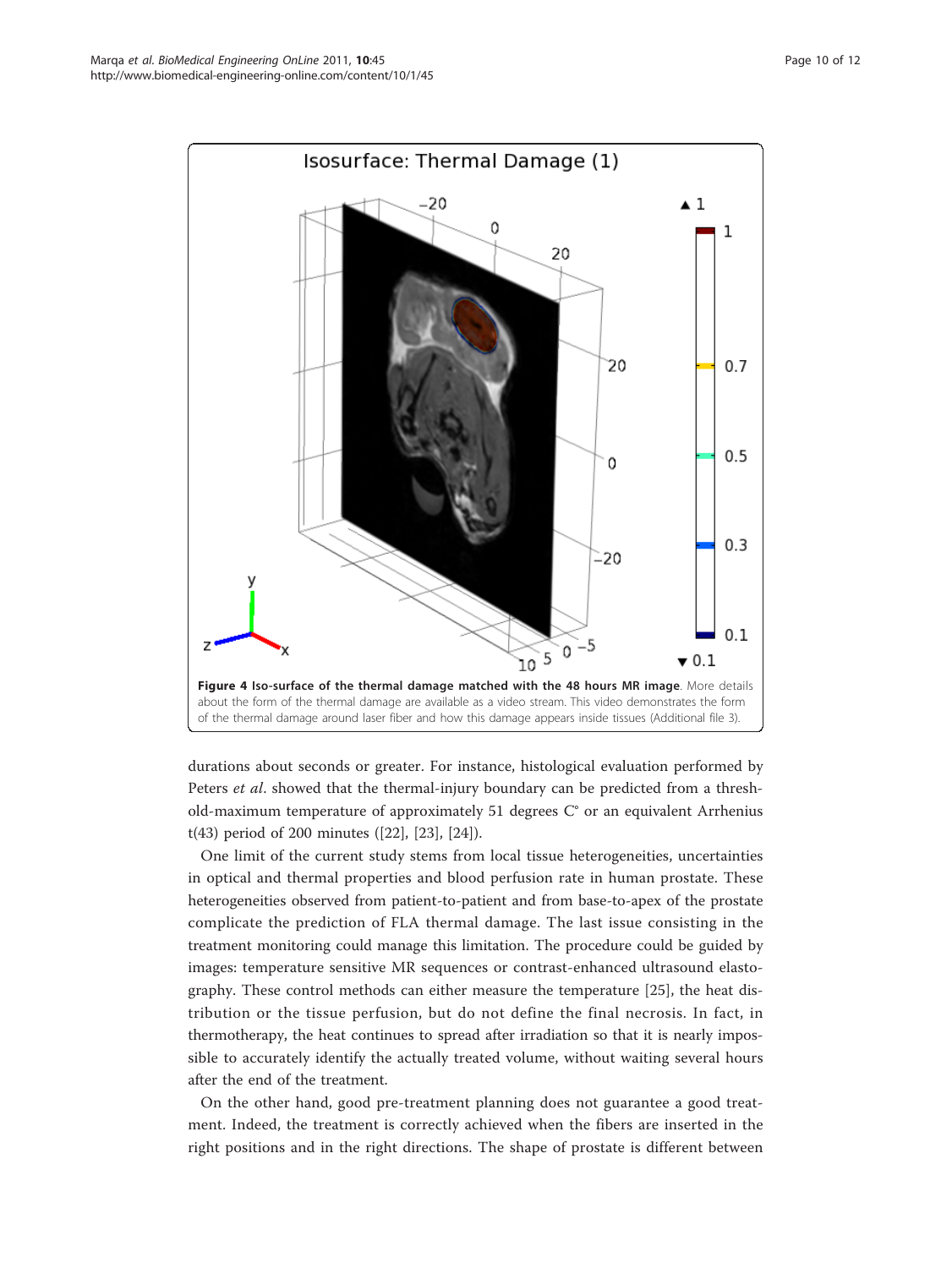the planning MR images and the intra-treatment guidance ultrasound images. This fact makes difficult the correct mapping of the MR planned positions by the sole ultrasound guidance. Combination of these two modalities could be a solution to enhance the accuracy of fibers insertion. Currently we are working on the integration of these techniques in the treatment planning software to ensure the correct mapping of the optimized positions.

#### Conclusion

Focal laser ablation of PCa is a promising therapy technique. It needs further more evaluation and understanding of the heat extent in tissues to become a surgical method applied in the routine hospitalization. In this paper we presented a numerical simulation model of FLA and we validated it these simulations with  $in$ -vivo experimental results conducted on Dunning R3327AT-2 rat. A laser diode system attached to a cylindrical diffusing fiber (CDF) was used to diffuse laser at 980 nm wavelength at power 5 W during 75 seconds in tissues.

This approach could be a first step for a greater understanding of global impact of laser-tissue interaction through the calculation of heat distribution and the thermal damage. Post-laser thermotherapy tissue injury was quantified by calculating the thermal damage ( $\Omega$ ). The threshold of irreversible cellular injury where  $\Omega = 1$  corresponding to a temperature of 50°C.

#### Additional material

[Additional file 1: V](http://www.biomedcentral.com/content/supplementary/1475-925X-10-45-S1.GIF)ideo 1. This video demonstrates the temperature rise inside the tissues and shows how the heat distribution in tissues appears.

[Additional file 2:](http://www.biomedcentral.com/content/supplementary/1475-925X-10-45-S2.GIF) Video 2. This video shows how the thermal damage occurs and grows in time around the laser fiber.

[Additional file 3: V](http://www.biomedcentral.com/content/supplementary/1475-925X-10-45-S3.AVI)ideo 3. This video stream demonstrates the form of the thermal damage around the laser diffuser and how this damage appears inside tissues.

#### Acknowledgements

The authors wish to thank Pascal Servell for his careful review of the English language of the manuscript.

#### Author details

<sup>1</sup>Inserm (French National Institute of Health and Medical Research), U703, 152 rue du Docteur Yersin, 59120 Loos, France. <sup>2</sup>Université Lille Nord de France, F-59000 Lille, France. <sup>3</sup>CHU Lille, F-59000 Lille, France.

#### Authors' contributions

MFM: Carried out the numerical simulation and helped to draft the manuscript. PC: performed the animal experimentations and discussed the clinical data. PN: Participated to the animal experimentations. SRM: Brought the main idea of the work and helped in designing the study. NB: Designed the study and drafted the manuscript. All authors read and approved the final manuscript

#### Competing interests

The authors declare that they have no competing interests.

#### Received: 23 April 2011 Accepted: 2 June 2011 Published: 2 June 2011

#### References

- 1. Mouraviev V, Mayes JM, Polascik TJ: [Pathologic basis of focal therapy for early-stage prostate cancer.](http://www.ncbi.nlm.nih.gov/pubmed/19352395?dopt=Abstract) Nat Rev Urol 2009, 6(4):205-215.
- 2. Villers A, McNeal JE, Freiha FS, Stamey TA: Multiple cancers in the prostate. Morphologic features of clinically recognized versus incidental tumors. Cancer 1992, 1(70):2313-2318.
- 3. Noguchi M, Stamey TA, McNeal JE, Nolley R: Prognostic factors for multifocal prostate cancer in radical prostatectomy specimens: lack of significance of secondary cancers. J Urol 2011, 170:459-463.